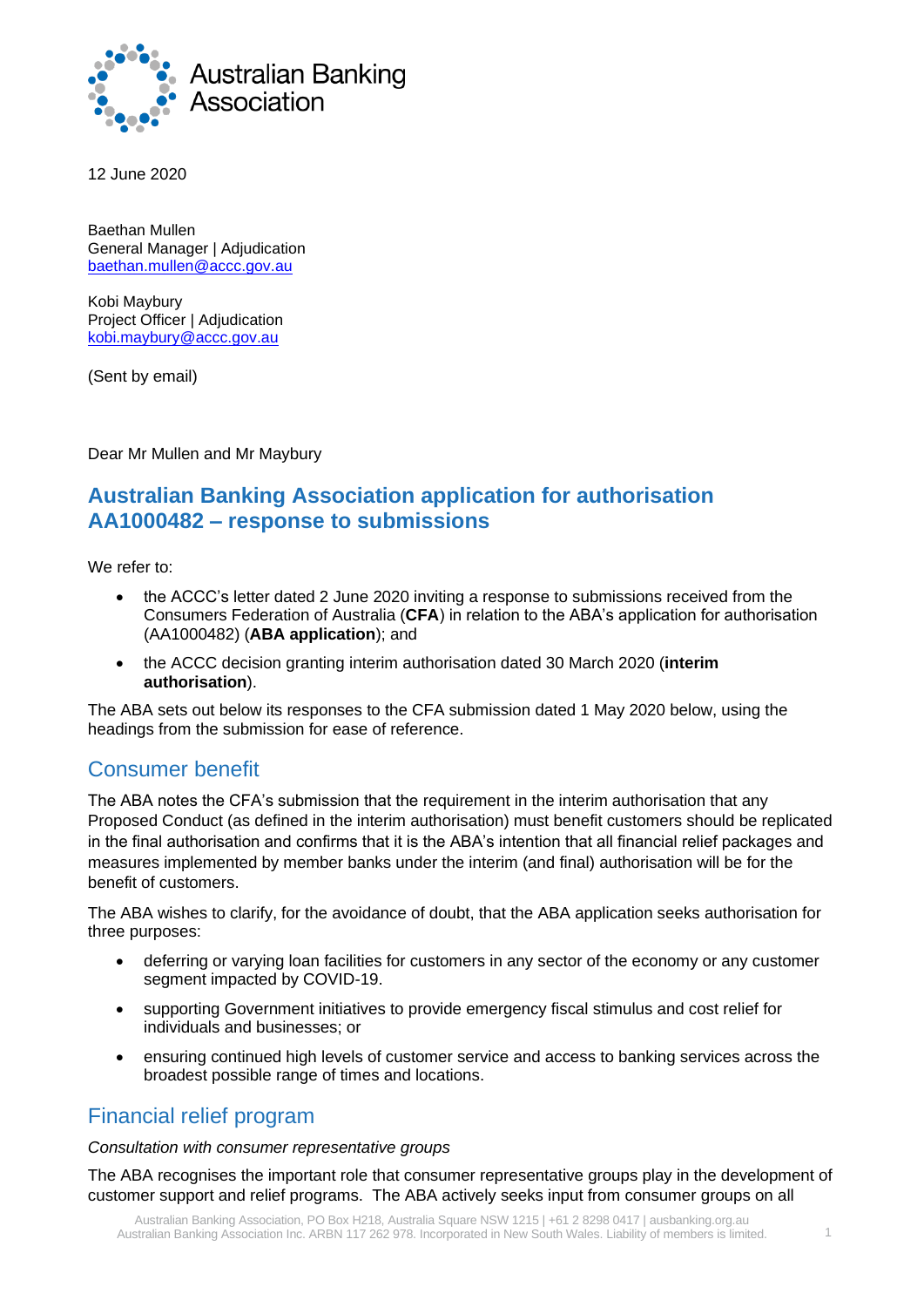

initiatives that impact customers wherever practicable, noting that where there is an urgent need to put in place measures to enable support or relief, timing constraints can limit the ABA's ability to do so.

As mentioned in the CFA submission, the ABA has established the Consumer Outcomes Group, a joint bank and consumer representative forum for discussing and responding to existing and emerging issues to improve consumer outcomes in retail banking. The group is comprised of seven bank representatives and seven consumer representatives and meets on a quarterly basis. The group has played an important role in the development of the ABA and member banks' response to COVID-19, including the development of members' position on credit reporting during banks' deferrals of loan repayments arising from COVID-19.

The ABA and member banks will continue to engage with consumer representative groups within the forum of the Consumer Outcomes Group and separately (eg. where initiatives require consultation with representative groups representing the interests of particular classes of consumers) as part of its development of any further relief programs and measures to respond to the impact of COVID-19. However, there may be circumstances where certain measures are required to be introduced urgently and where taking the time required for consultation may not be possible.

The ABA considers that imposing a requirement to consult with consumer representative groups about the design of financial relief programs and reporting on the extent and outcome of such consultation as a condition of the final authorisation:

- is not required, given the extent of consultation that occurs as a matter of course; and
- may, in circumstances where financial relief programs are required urgently, hamper member banks' ability to move quickly to support customers as they did when implementing the small business and supplementary business relief programs.

#### Member banks' approach to credit reporting

The CFA submission notes member banks' approach to credit reporting in relation repayment deferrals announced by the ABA on 6 April 2020. As part of the ABA and member banks' response to COVID-19 and in consultation with consumer representative groups as part of the ABA's Consumer Outcomes Group, member banks reached a common approach to credit reporting in relation to existing customers of each member bank who are granted a repayment deferral:

- if a customer was up to date with their mortgage or other credit product repayments at the time that deferral was granted, member banks will report customers as not having missed a repayment; and
- a customer was already behind on their mortgage or other credit product repayments when they are granted a deferral due to COVID-19, member banks will not report the repayment history information, and leave the field blank for the duration of the deferral period. When the COVID-19 repayment deferral period has ended, banks will each determine how to report the repayment history information.

Reporting to credit bureaus of credit information of existing customers who have been granted deferrals on their mortgage or credit repayments is not an activity in respect of which member banks are relevantly competitive with one another. The credit reporting arrangement does not involve any conduct that would require authorisation from the ACCC and was therefore not notified to the ACCC under the interim authorisation.

The ABA and its member banks take compliance with the Competition and Consumer Act 2010, and the terms of the interim authorisation, very seriously. The ABA recognises the importance of transparency to the ACCC and the public of the financial relief and other programs implemented under the interim authorisation and is committed to notifying (and seeking approval where required) any conduct that is undertaken pursuant to the terms of the interim (and final) authorisation.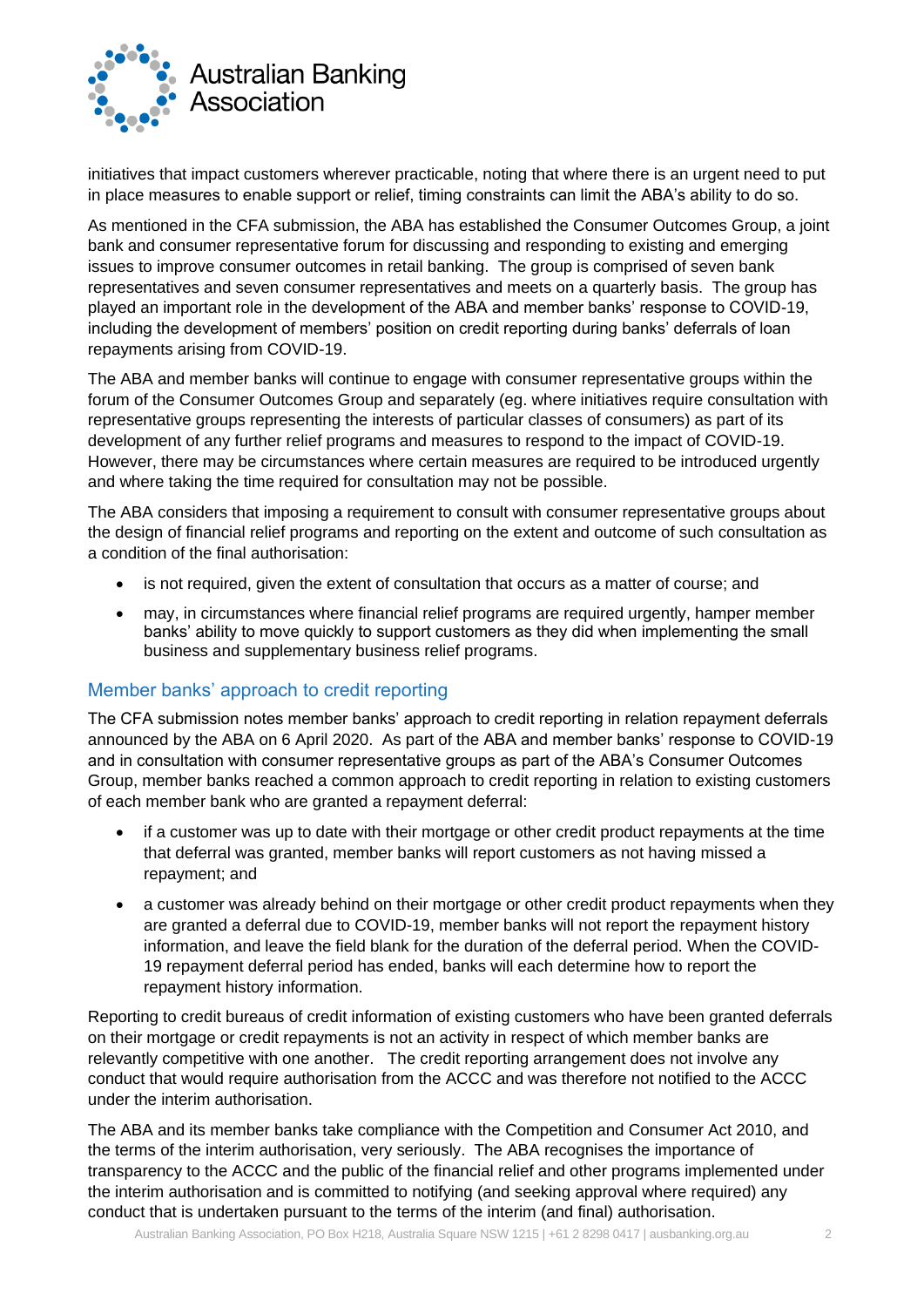

### Reporting on initiatives

As part of its commitment to educate customers and provide transparency to the public on the relief measures available from member banks (whether developed collectively or individually by each member bank), the ABA has developed a separate COVID-19 webpage (available at https://www.ausbanking.org.au/covid-19/), which provides a summary of:

- a description of the key relief measures available.
- links to member banks' websites for further information on their individual support programs.
- statistics on member banks' activity during COVID-19 which is updated on a weekly basis, and includes:
	- the total number of loans deferred, split between mortgage and business loans
	- the total value of loans deferred, split between mortgage and business loans
	- − the total value of new business loans granted vs loan deferrals; and
	- the total value of new business loans granted to sole traders, SMEs and corporations.

While the direct impact of COVID-19 may be lessening across Australia, the financial impacts continue to evolve and, in some regards grow as deferral periods and Government support packages come to an end. Member banks continue to operate in demanding conditions as they respond to customer demand for relief under existing relief packages and other hardship programs and continue to identify and develop new potential measures to support customers as the current support measures come to an end.

The ABA and member banks also have reporting obligations to government and various regulators relating to their COVID-19 response. The administrative burden of extracting and collating several types of data to respond to various reporting requirements and information requests while prioritising the implementation of relief programs and development of new potential programs is significant.

The ABA does not consider that a condition of final authorisation requiring reporting on the outcomes of these initiatives is required given the level of public transparency that already exists. Imposing a further condition, requiring reporting in relation to particular metrics, would place a further and unnecessary administrative burden on the ABA and member banks.

#### Application of authorisation to suppliers and/or agents

The ABA confirms that the ABA application contemplates the authorisation only applying to suppliers and/or agents of member banks where the proposed conduct is for the purpose of ensuring continued high levels of customer service and access to banking services across the broadest possible range of times and locations. This is also consistent with the ABA's understanding of the operation of the interim authorisation and any final authorisation.

# Access to banking services

The ABA confirms that as a condition to the interim authorisation, ACCC approval is required where the proposed conduct is for the purpose of ensuring continued high levels of customer service and access to banking services across the broadest possible range of times and locations and where it involves:

• an agreement, arrangement or understanding between two or more member banks and one or more supplier(s) or agent(s); and